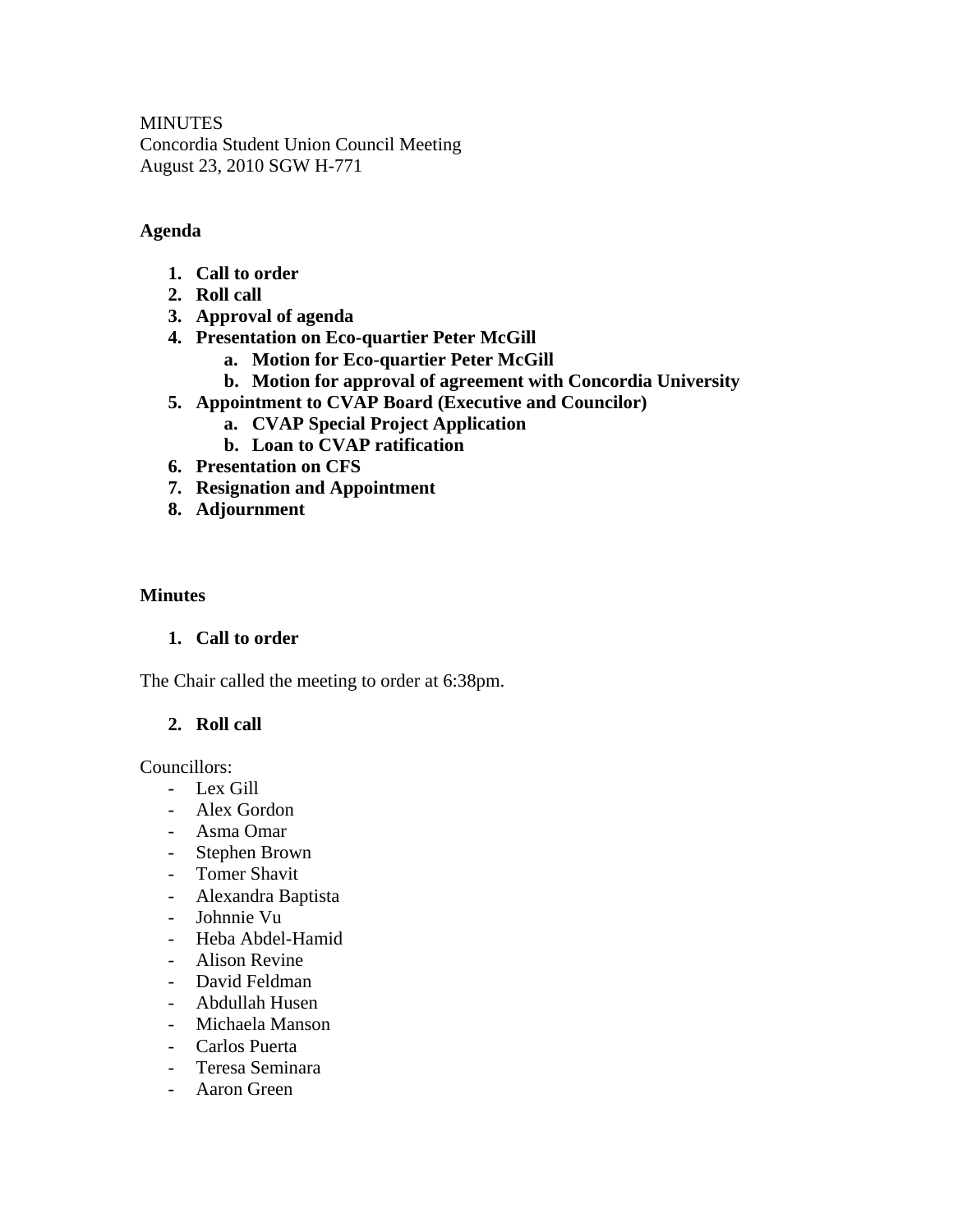#### Executives:

- Prince Ralph Osei
- Heather Lucas
- Morgan Pudwell
- Hassan Abdullahi
- Andres Lopez
- Ramy Khoriarty
- Adrien Severyns

### **3. Approval of the agenda**

Motion to move item 4 to 5, 5 to 6, 6 to 7, 7 to 8, and 8 to 9. (Osei)

Motion seconded by Gordon.

Motion passed- all in favour.

Motion to approve agenda.

Motion Passed- all in favour.

Seconded by Husen.

#### **4. Presentation on Eco-quartier Peter McGill a. Motion for Eco-quartier Peter McGill**

Osei explains: Eco-quartier is an environmental group that improves parts of the city. CSU has been working with Eco-quartier for three to four years. The group receives money for its projects such as planting trees downtown.

Osei than went on to read 3.a) Motion on Eco-quartier Peter McGill, which was sent to all councillors.

"Where as Éco-quartier Peter McGill is a downtown environmental education and sensitization program. Its main funding comes from the Ville-Marie Borough of the City of Montreal. It has been under the umbrella of the Concordia Student Union since its beginnings in November of 1997. It his received significant recognition for its accomplishments, including the Prix d'excellence Éco-quartier and the Phénix de l'environnement.

Where as beyond the operating funding given by the Ville-Marie Borough, Éco-quartier Peter-McGill must seek project funding to attain its objectives of improving the quality of life as well as the involvement and consciousness of the neighbourhood it works in: the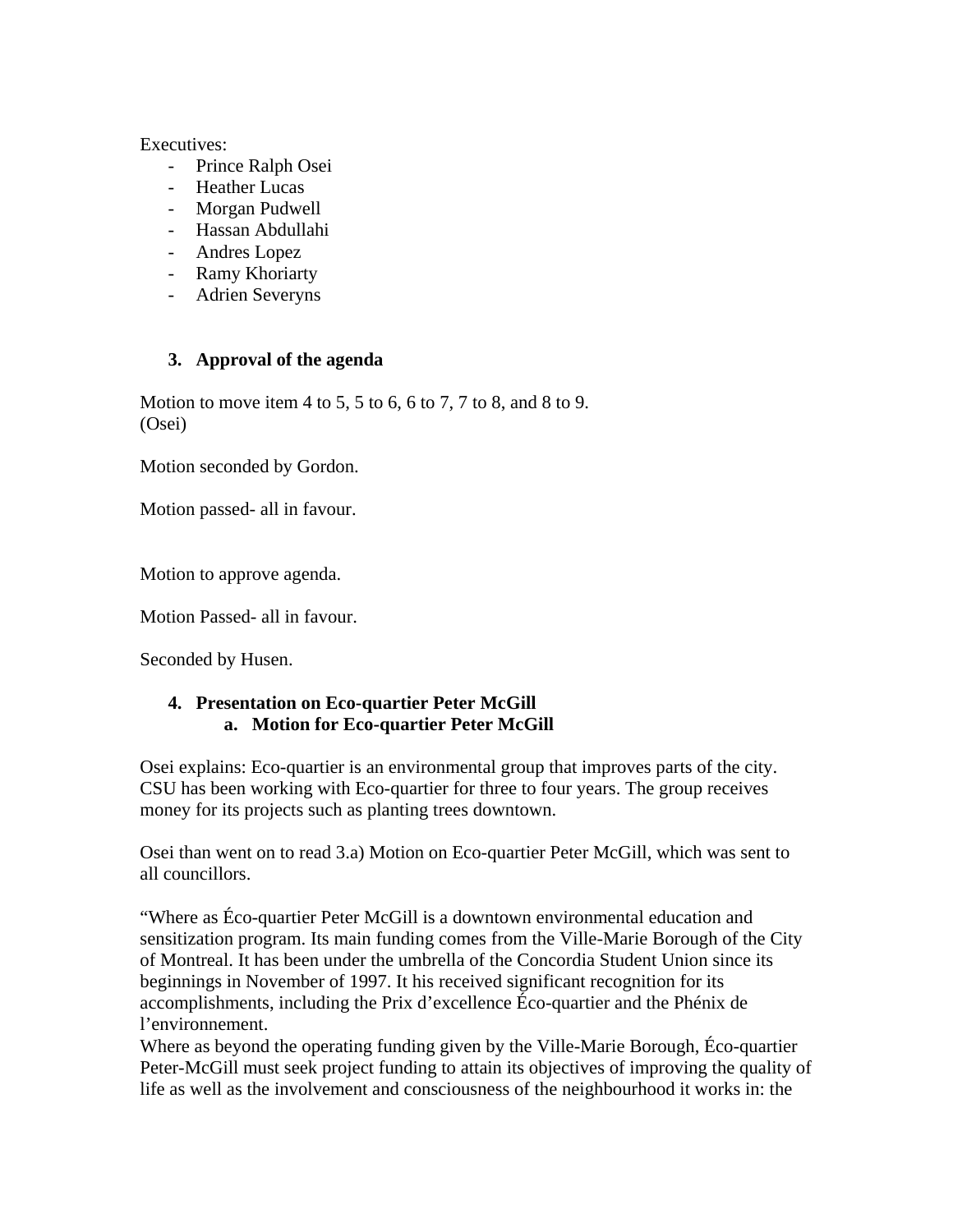Peter-McGill District in the western part of Downtown Montreal.

Where as consequently, an application has been made with the EcoAction Program of the federal government to create two Green Alleys (Ruelles vertes) on either side of Souvenir Street, at the southwestern part of the neighbourhood. These would be the  $7<sub>th</sub>$  and  $8<sub>th</sub>$ Green Alley of a growing network.

Where as the grant was approved and an amount of \$ 23 570 was set aside by the federal government as part of Project PQ-2009K031Éco-quartier Peter-McGill is part of (and an active member of) the Montreal-wide network of Éco-quartiers.

Where as to officially accept the agreement, the federal government asks that two persons be designated to act as respondents for this proposal.

BIRT and and have been named by Council to both be respondents for this proposal identified as Project **PQ-2009K031 - Ruelles vertes avenue Hawarden et rue du Souvenir, as part of the federal government's EcoAction Program.**"

Prince would like to nominate Revine and Manson to be the respondents.

Accepted by Revine and Manson.

Motion passed- all in favour.

There are no other nominations.

#### **b. Motion for approval of agreement with Concordia University c.**

Prince reads motion 4.b) Motion for approval of agreement with Concordia University.

### "**APPROVAL OF AGREEMENT WITH CONCORDIA UNIVERSITY REGARDING FEES FOR STUDENT SERVICES AND RECREATION AND ATHLETICS**

WHEREAS the Board of Governors of Concordia University has, on the advice of the Concordia Council on Student Life, approved from time to time the collection of student fees for the purposes of the Student Services and Recreation and Athletics budgets for the academic years spanning from 2006-2007 to 2011-2012;

WHEREAS the University is seeking the agreement of the CSU to those fees for the purposes of and pursuant to the *Règle budgétaire sur l'encadrement des frais institutionels obligatoires dans les universités*;

WHEREAS a draft "Agreement between Concordia University and the Concordia Student Union Regarding Fees for Student Services and Recreation and Athletics" has been placed before Council for its consideration and approval;

**BE IT RESOLVED THAT** the "Agreement between Concordia University and the Concordia Student Union Regarding Fees for Student Services and Recreation and Athletics" be and is hereby approved and that Prince Ralph Osei, as President, be and is hereby authorized to execute same on behalf of the CSU."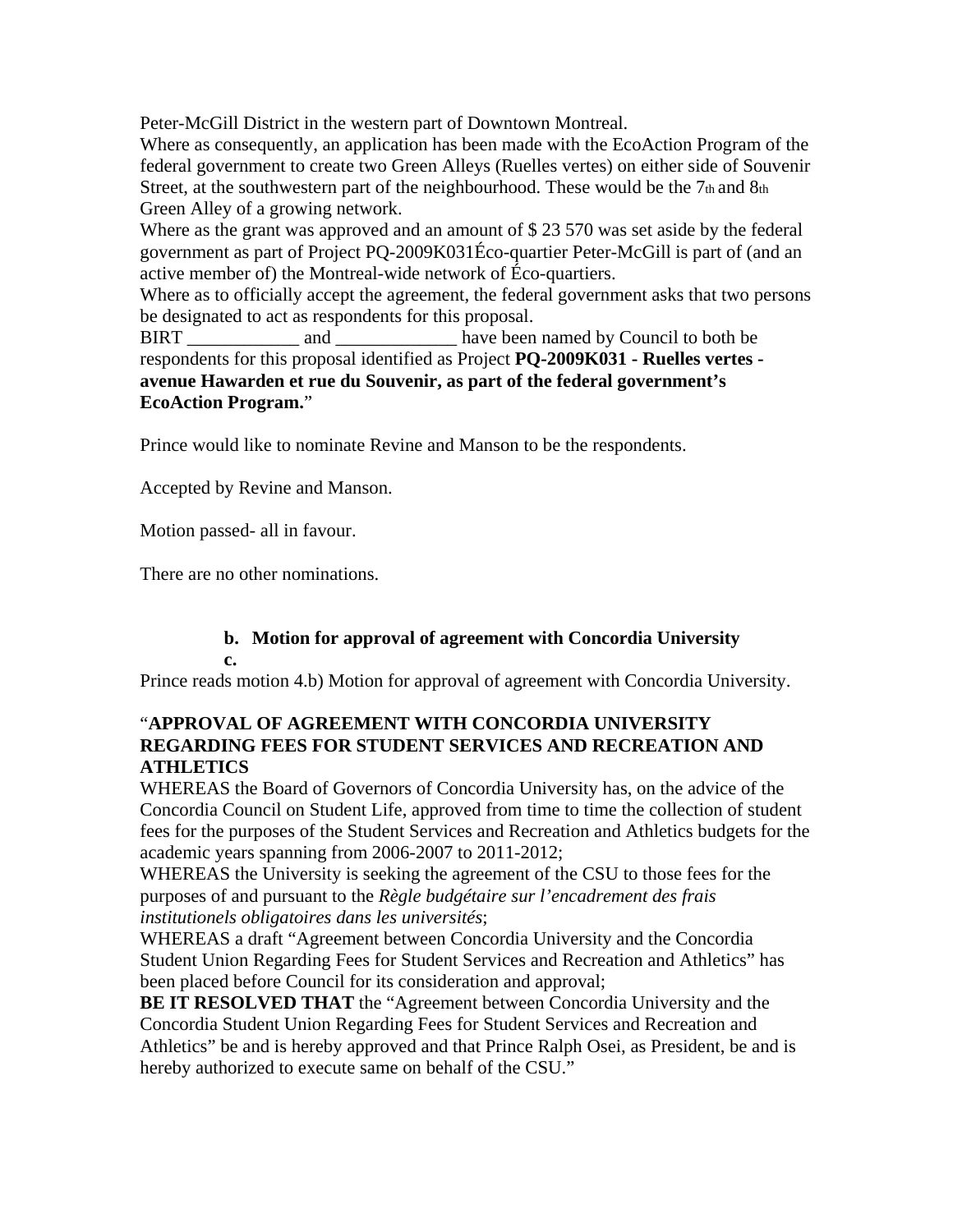Prince would like to make an amendment:

"Be it resolved that the "Agreement between Concordia University and the Concordia Student Union Regarding Fees for Student Services and Recreation and Athletics" be and is hereby approved and that Prince Ralph Osei, as President, and Heather Lucas, as VP Services, be and is hereby authorized to execute same on behalf of the CSU."

Motion seconded by Husen.

Open for discussion.

In 2006, it was decided to increase fees to provide more services to students. It was done. In 2008, 2009, all that was decided was no increase in the amount of money students were paying for services. It was voted on by students at that time and is already decided, but the council must vote on it as well just for bureaucratic purposes.

Discussion on the amendment.

"Be it resolved that the "Agreement between Concordia University and the Concordia Student Union Regarding Fees for Student Services and Recreation and Athletics" be and is hereby approved and that Prince Ralph Osei, as President, and Heather Lucas, as VP Services, be and is hereby authorized to execute same on behalf of the CSU."

Motion passed- all in favour, none opposed or abstained. Amendment passed.

Discussion on the amendment.

Gill: asks what would happen if it wasn't approved.

Osei: he refers to conversation with lawyer- it was already binding.

Gill: GSA has been talking about not approving or challenging it. She said we should keep this in mind.

Prince: had any single student been asked to pay, he wouldn't have brought this to council. However, no students are asked to be pay so we are good to go.

Motion passed- many in favour, none opposed, one abstained (Puerta).

### **5. Appointment to CVAP Board (Executive and Councillor)**

Looking for an executive and a councillor to appoint to CVAP board.

Lucas nominates Pudwell for executive position.

No other nominations for executive position.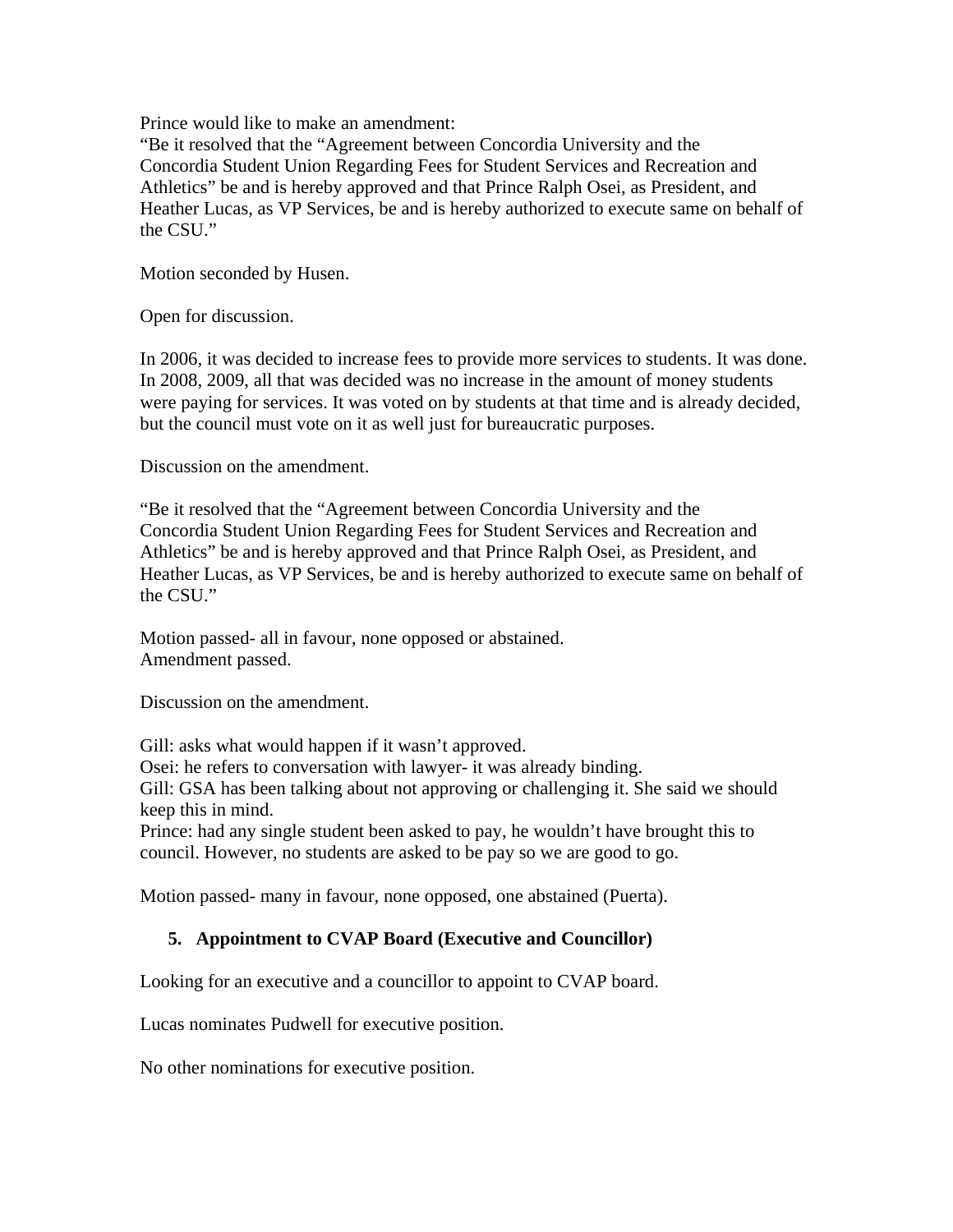Accepted by Pudwell.

Seconded by Revine.

Lucas nominates Abdel-Hamid for councillor position.

Accepted by Abdel-Hamid.

Seconded by Husen.

Motion passed for both Pudwell and Abdel-Hamid to be appointed to CVAP.

# **a. CVAP Special Project Application**

Osei: explained that though the VP Finance (Zhuo) and four other councillors could normally take care of this, it has been brought to council.

CVAP is asking for \$2000 for the outreach program at Concordia. This relates to sending students to Uganda. There are two groups of 30 students each- May/June group and June/August group. They need council's approval.

No discussion at this point.

Manson: asks the difference between the special project application and the loan, as well as where the money would be going in each instance.

Osei: the application is for money for outreach in the Concordia community, while the loan is for the actual project that is happening in Uganda.

Stephen: If this is a volunteer program, how will they raise the money to pay us back?

Osei: That is not up to the council.

Heba: wants to confirm that the money is to send the people to Uganda. Prince: the \$2000 is for outreach in the Concordia community, not the actual sending of students to Uganda.

No more discussion.

Motion passed- 11 in favour, 0 opposed, 3 abstained.

### **b. Loan to CVAP ratification**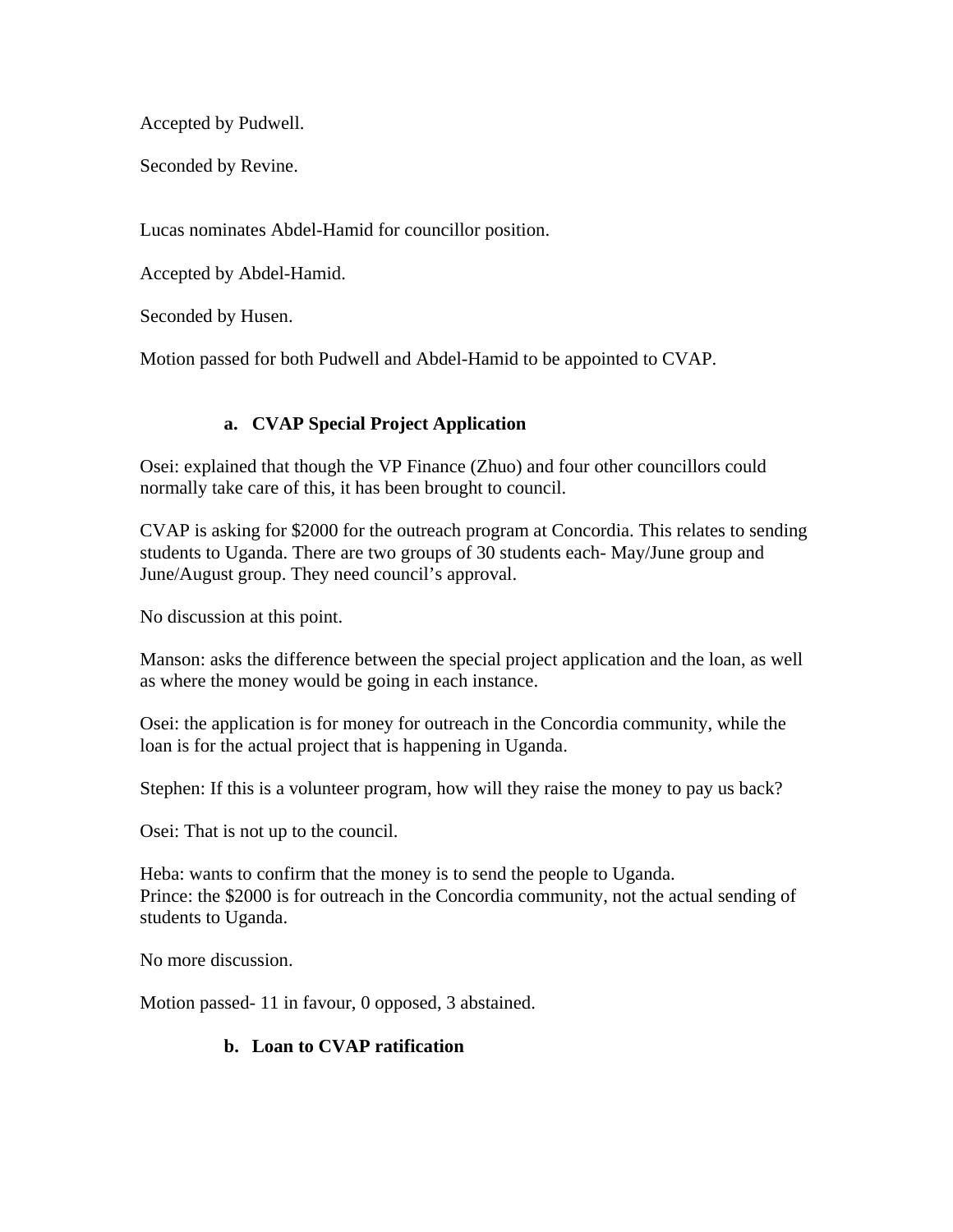Osei reads the Ratification of Presidential Decree Concordia Volunteer Abroad Program Loan, which was distributed to councillors in advance.

"**WHEREAS** the Concordia Volunteer Abroad Program (the "CVAP") has requested from the CSU a \$45,000 loan for the purpose of purchasing land in Uganda and the subsequent construction of a lodging facility on such land for student volunteers taking part in the volunteer program put in place by the CVAP; **WHEREAS** has issued on August 12, 2010 a Presidential Decree to the effect that: a) the CVAP's loan request be and was thereby approved; b) the President and the Finance Vice-President of the CSU be and were thereby authorized to execute on behalf of the CSU a Loan Agreement and a Hypothec on Claims with the CVAP in the form appended to the Decree; c) the disbursement of the loan was authorized forthwith upon execution of the Loan Agreement and Hypothec on Claims.

**WHEREAS** the Presidential Decree was tabled at Council;

**WHEREAS** the CSU and CVAP entered into a Loan Agreement and a Hypothec of Claims, copied of which have been tabled at Council;

**WHEREAS** the loan amount of \$45,000 has been disbursed;

**BE IT RESOLVED** to ratify the President Decree issued on August 12, 2010 and approve and ratify the \$45,000 loan to the CVAP, as well as the Loan Agreement and the Hypothec on Claims entered into with the CVAP as of that date."

Open for discussion.

Osei: The above is from a week and half ago. It was a loan request from CVAP for \$45,000. CVAP has existed for the last four years. A CSU executive sits on its council. Every year, CVAP sends 60 students to Uganda, where there was a war. Every student at Concordia pays 35 cents per credit to CVAP, for a total of \$220,000 every year. For the past 4 years, \$45,000 of this has been spent on facilities for our students while in Uganda. So what we are discussing now is building a multi-facility there. At \$125,000, it could be used by the Concordia students in the summer for housing and by locals the rest of the time for HIV outreach. Because CVAP does not receive money until the end of May every year, it approached banks for a loan but was unsuccessful. The best offer they received was from a private source, at a very high 10% interest. The CSU can offer better than this. CSU has \$55,000 in the budget it has yet to allocate, so why not lend to CVAP at no interest until it receives money from the school on May 20, 2011? CSU spoke to a lawyer and drafted an agreement.

Dachby: speaking in favour of this. He just returned from Uganda to see the land we'd be buying to build the facility. By buying land and building on it, hotel and other facility fees will be saved. This is a sustainable project. Construction will start next month and by next year, CVAP groups will be able to use the facilities. The land is beautiful and is located in the middle of downtown. This project is amazing so let's not hesitate. CVAP is changing peoples' lives and we should encourage them!

Vu: Annually, for how long are people sent and how many are sent?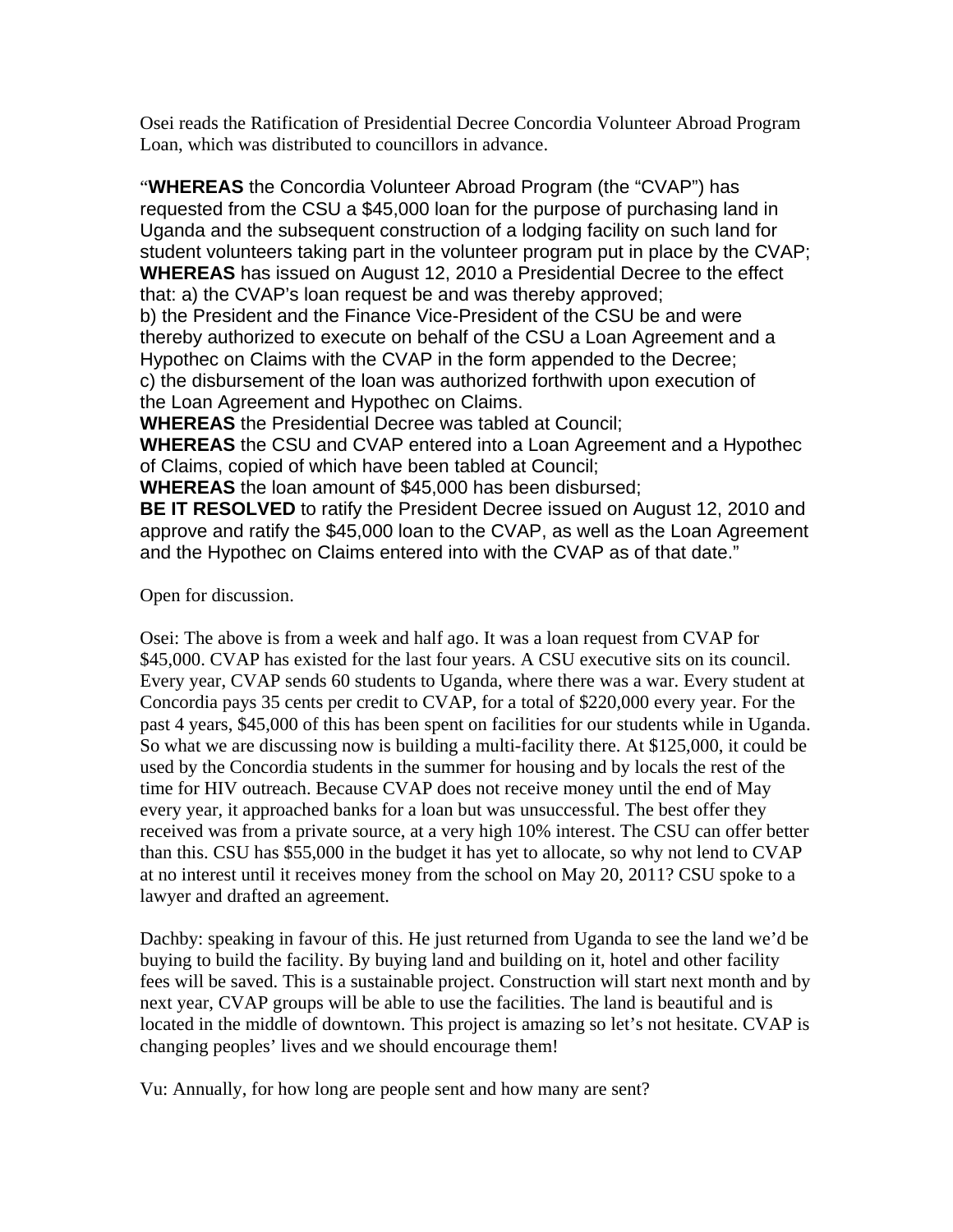Prince: 30 students, 2 months. That is the first group. Then the second group works the same way, for a total of 60 students and 4 months. It usually costs \$45,000 to house these 60 students.

Gill: CVAP does excellent work but wants to speak against the motion on principle, though she thinks this will pass anyways. We have no CSU by-laws or standing regulations regarding giving out loans. This will set a dangerous precedent. It is a 0% interest loan. We will also not be making the \$1000 interest we could be making. However, not approving this loan would jeopardize their work, and construction has already started.

Osei: Yes, CSU doesn't regularly lend money to organizations or groups. Once, CSU gave \$10,000 to the Concordia co-op bookstore and was unable to get it back. But it was because of lack of due diligence and lack of a contract. We should do this because it will go with Severyn's coming anti-poverty work. Also, for them to have to secure a loan at 10% interest is intense.

Lucas: yes, it may set a precedent but we're going to have two people sitting on their council and this is a good cause so CSU should be a part of this. But, we do need to be careful not to show favouritism towards one group. Overall, I am speaking in support of it!

Dachby: CSU shouldn't charge interest to fee levy groups, that will set precedent too.

Brown: So CSU has \$55,000 in budget available to allocate in however way as long as council approved. Though CSU isn't a money lending business, we do have \$55,000 available. Let's spend it on something good. Not only is it surplus anyways, but we're getting it back!

Abdel-Hamid: how do we guarantee that we won't get in trouble for favouritism?

Gill: I wasn't suggesting that we do or don't give money to student groups or that we do or don't charge interest. Just that before we start lending money we need to think carefully.

Osei: We are not a bank. Sometimes things are thrown our way and we need to use our discretion to seize an opportunity. This project speaks for itself. In terms of other groups that come to CSU for same reason, they'll have to come to council with very good arguments.

Abdel-Hamid: that didn't answer my question regarding being careful about favouritism. Lets say that I am a group. Say I want money to build a school. How would you go about my proposal?

Osei: It would have to come to council with a good argument.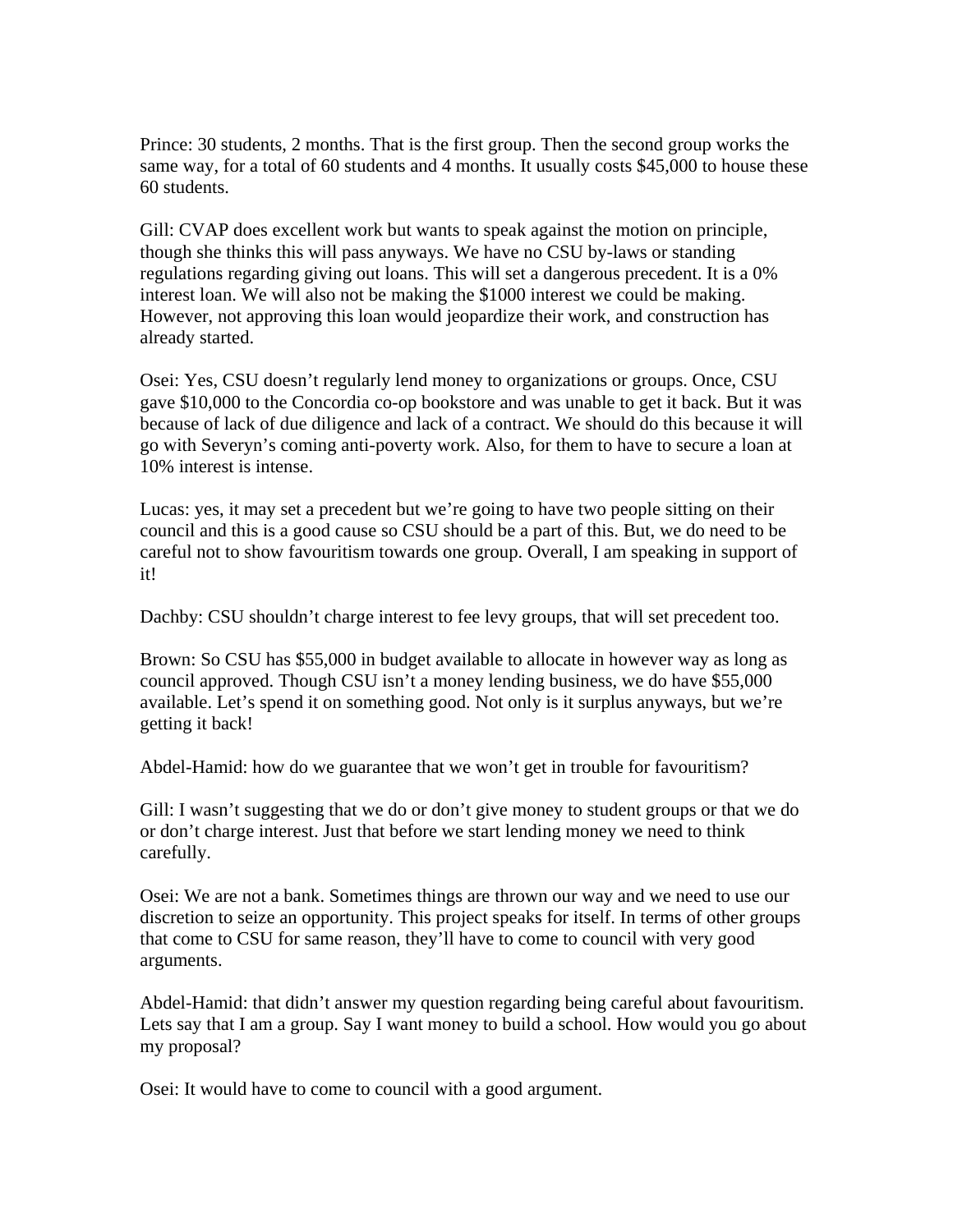Dachby: (to clarify what Osei was saying): clubs are different from fee levy groups. Clubs already belong to CSU and they have their own budgets set aside at the beginning while fee levy groups do not. And in terms of precedence- think of the co-op bookstore. It already happened so precedence already exists. Any fee levy group that wants money will have to come to council and it will depend on the council's votes and decision.

Khoriarty: Just to clarify, there is also a special project funding for CSU clubs that clubs can apply for.

No more discussion.

Chairperson: Just so everyone is aware, this vote is going to require two-thirds majority to ratify. He than reads "The President and the Loyola & Advocacy Vice-President of the CSU be and are hereby authorized to execute on behalf of the CSU a Loan Agreement and a Hypothec on Claims with the CVAP in the form appended to this decree"

Motion passed- 11 in favour, 1 opposed, 2 abstained.

### **6. Presentation on CFS**

Presented by Severyns: He has studied the CFS and its effects on CSU and its history. Make note on where we are now and where we are going. The CSU joined CFS in 1998. JMSB and engineering joined later in 2008. By October 2009, there was a CSU petition going around to no longer be with CFS. Council ratified it soon after. However in 2010, the general assembly rejected it. So therefore, a motion regarding CFS is being presented.

"WHEREAS by petition duly delivered to the CFS on October  $19<sup>th</sup>$  2009, the CSU members clearly expressed their desire that a referendum on continued membership be held in conformity with the CFS By-Laws before the end of the 2009-2010 academic year;

WHEREAS the CFS has refused to comply with its own By-Laws and has tried to delay such a referendum and thus, deny the rights of its individual members to vote by raising last minute allegations that an amount of over 1 million dollars would be owed by the Concordia undergraduate students to itself;

WHEREAS the CSU has denounced these stalling tactics and called repeatedly on the CFS to hold a referendum concurrently with the CSU's 2010 annual general elections;

WHEREAS the CFS has refused to provide CSU with referendum dates during the 2010 winter semester;

WHEREAS it had become necessary, in light of the repeated refusals of the CFS, that the question on continued membership be put to the students, without further delay;

WHEREAS a referendum question on continued membership in the CFS was put to the CSU members concurrently with the CSU 2010 Elections held from March  $23^{\text{rd}}$  to  $25^{\text{th}}$ , 2010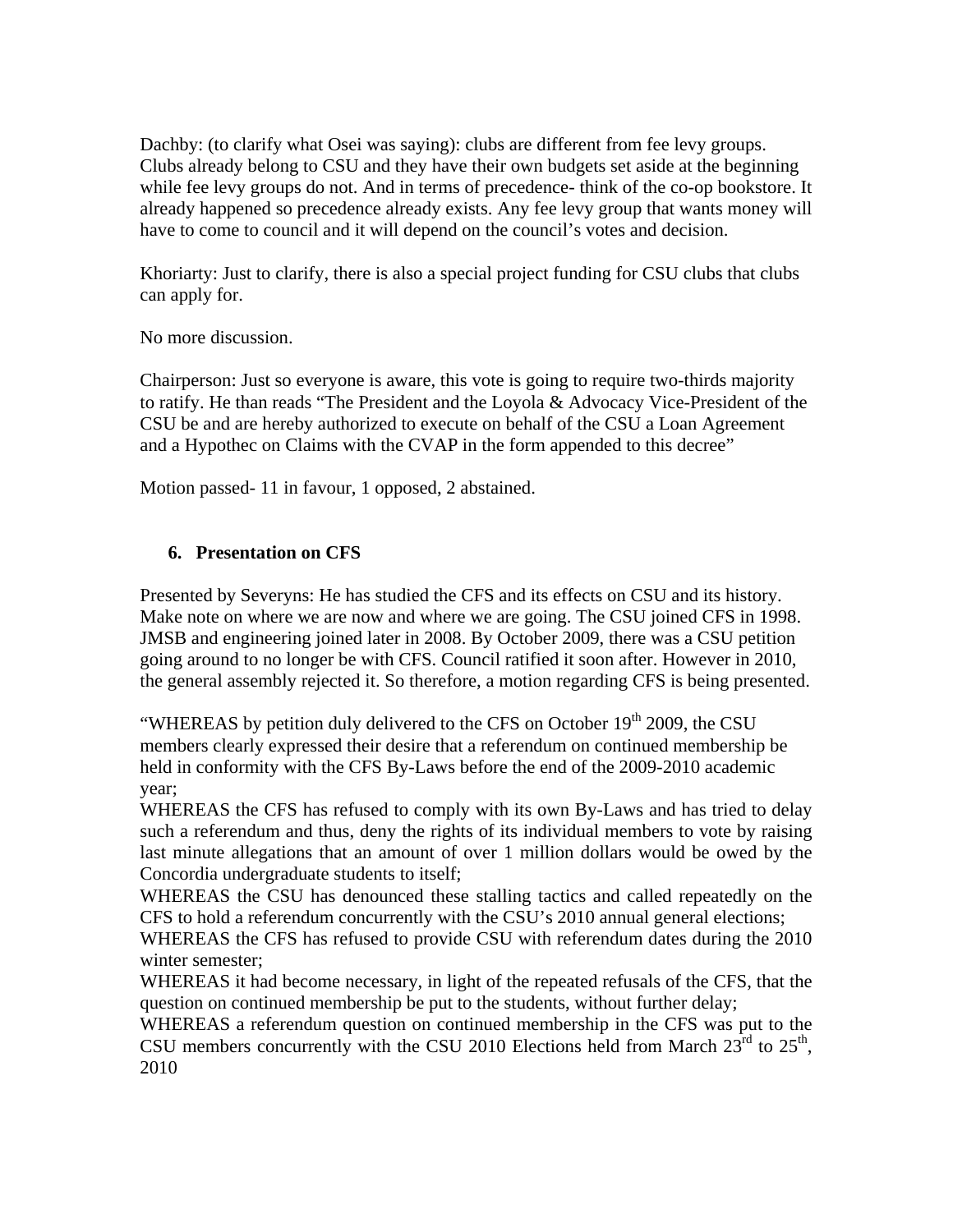WHEREAS the results of said referendum were to the question: "Are you in favor of continued membership in the Canadian Federation of Students?": 931 for the Yes side and 2348 for the No side;

WHEREAS such referendum results are binding upon the CSU regardless of any legal dispute with the CFS;

WHEREAS regardless of the referendum results, the CFS is currently denying the right of the CSU to sever its membership ties with it which is the usual strategy of the CFS across Canada e.g. SFSS, Guelph, PGSS etc.;

WHEREAS the CSU will have no other choice than to ask the courts to determine its current membership status within the CFS;

WHEREAS the costs of this litigation will be substantial;

WHEREAS out of caution, the CSU has put in the trust account of its attorneys the fees collected from its members for the CFS for the 2009-2010 academic year and will be doing the same for the 2010-2011 academic year;

WHEREAS the interests on these amounts belong to the CSU;

BE IT RESOLVED that a legal action be instituted against the CFS to force it to recognize the results of the CSU referendum, and any other claim that could be made against it or any other third parties involved on the advice of Counsel;

BE IT FURTHER RESOLVED that the costs of the litigation be covered by the interests on the amounts held in trust;

BE IT FURTHER RESOLVED that reports are made to Council on the progress of the litigation on a regular basis.

BE IT FURTHER RESOLVED that all political avenues be pursued along side the litigation by the CSU to ensure that the democratic will of CSU members is respected by the CFS.

BE IT FURTHER RESOLVED that the CSU will not participate in any meeting and /or organization that could be construed or interpreted as the CSU being part of the CFS."

Motion seconded by Gill.

Discussion.

Osei: He explained that he has sat down, strategized, and talked to a lawyer. There are four options. First: to play nice with CFS and hope they let us go. Second: do nothing and hope they forget. Third: seek legal action in court. Fourth: attack them politically. The last two are our better options. If we went with the third option, we would pursue an independent judge in Quebec. If we went with the fourth option, we would be hurting them where it could hurt the most. Both these options will cost us money to attack them. We will fund this from interest earned on the \$600,000 that should be in the bank when the CFS battle is over. We can use the interest from this money to pay for our legal costs in fighting CFS. We should submit a motion to judge.

No discussion.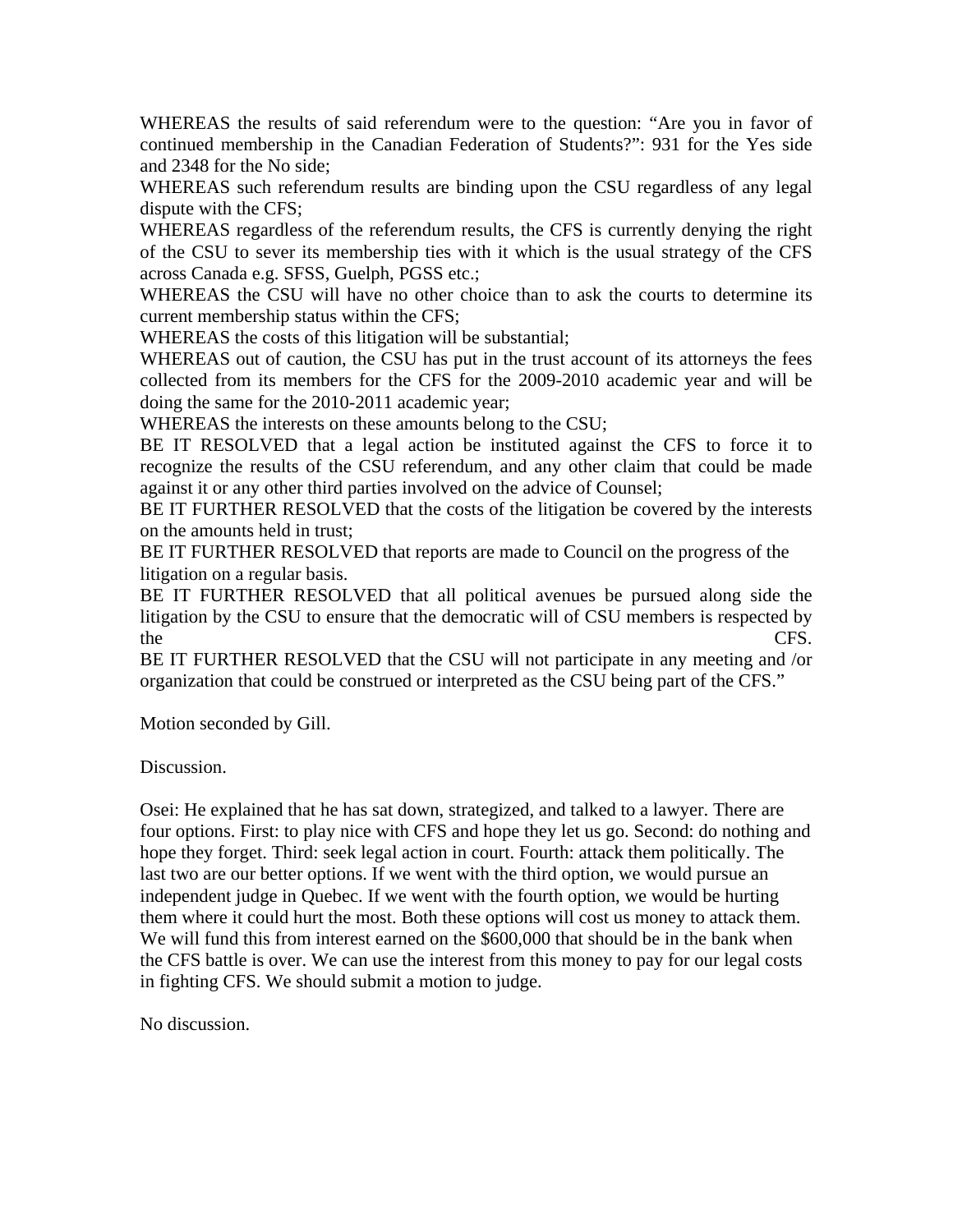Chairperson reads: "BE IT RESOLVED that a legal action be instituted against the CFS to force it to recognize the results of the CSU referendum, and any other claim that could be made against it or any other third parties involved on the advice of Counsel;

BE IT FURTHER RESOLVED that the costs of the litigation be covered by the interests on the amounts held in trust;

BE IT FURTHER RESOLVED that reports are made to Council on the progress of the litigation on a regular basis.

BE IT FURTHER RESOLVED that all political avenues be pursued along side the litigation by the CSU to ensure that the democratic will of CSU members is respected by the CFS.

BE IT FURTHER RESOLVED that the CSU will not participate in any meeting and /or organization that could be construed or interpreted as the CSU being part of the CFS."

Motion passed- all in favour, none opposed or abstained.

### **7. Resignation and Appointment**

Osei: Due to family pressures and moving to Europe for education, Osei will be resigning as the President of CSU with great regret. He expresses thanks for the opportunity and the times. He will cherish many fond memories. He has high hopes that CSU will prosper. He has full confidence in the CSU and its leaders. He would especially like to thank all the great people he has worked with and believes that he is leaving CSU in great hands.

Khoriarty: confirms that this resignation will be effective as of Wednesday, August  $25<sup>th</sup>$ , 2010. Resignation has been accepted. Heather Lucas, currently VP Services at CSU, will now serve as the president for the remainder of Osei's term. The position of VP Services will be filled soon.

Seconded by Husen and Revine.

Discussion.

Revine: has known Lucas for 2 years. The two shared positions on a sorority, and she can speak with confidence that Lucas is good for the job, in aspects of work and in person.

Hassan: Lucas is more than capable of handling this job. The executives are a team and in support of Lucas being president.

Husen: though sad to see Osei leave, as he truly is one of the best, he is happy about Lucas. Lucas is a genuine people person and has the right experience. She is the best candidate at the table right now.

Siriwardhana: Osei is great, and Lucas has big shoes to fill. But, Lucas will make a good president. She puts complete faith in Lucas.